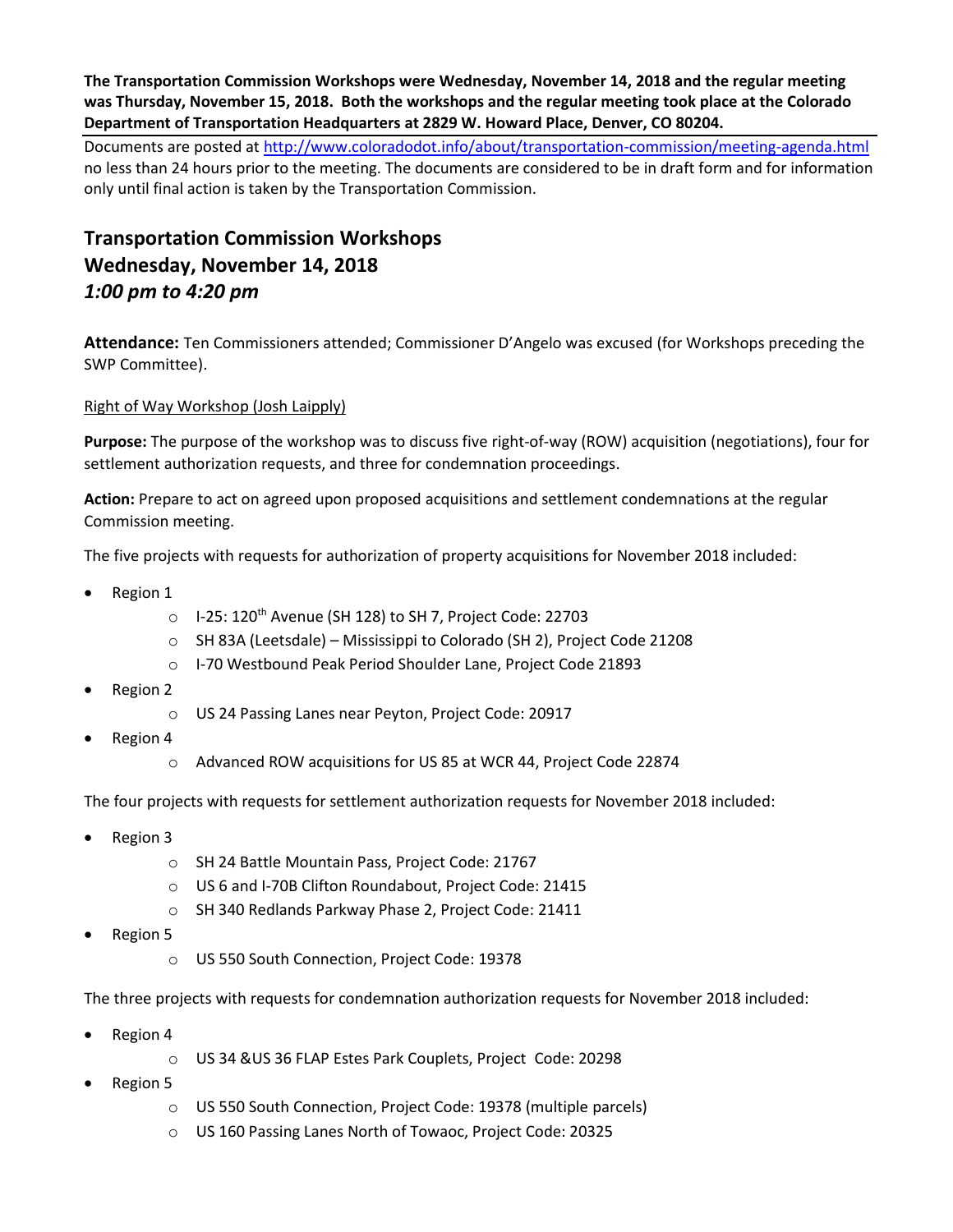### **Discussion:**

- Comments on acquisition authorizations None.
- Settlements confirmations Commissioner Zink asked about how settlement amounts compare to fair market value for properties. Josh Laipply, CDOT Chief Engineer, noted that CDOT does their own appraisal and the property owner can also get an appraisal.
- In terms of Region 5 properties, per Mike McVaugh, the CDOT Region 5 Transportation Director, and the condemnation proceedings are just in case negotiations do not week. Getting close to agree upon values with property owners in Region 5.
- Pertaining to condemnation requests for Region 4 the project is the Estes Park Couplets, which is a Central Federal Lands (CFL) project, that received a Federal Lands Access Program (FLAP) grant, and had an Environmental Assessment (EA) done last year. Project is converting US 36 and US 34 into one-way roads in Estes Park. This will help traffic flow. Presented this to TC last month but we received additional comments so we tabled this month.
- The attorney that represents all three land owners along the US 34 & US 36 FLAP Estes Park Couplet, Steve Nagy, of Alderman Bernstein, spoke and made some comments.
- The three land owners are, Culp and Slaydon and the Minglewood LLC property owners, the Whyards.
- Steve Nagy requested that an additional public hearing be held to hear from the Minglewood LLC property owners, who have raised concerns. Mr. Nagy also raised concerns regarding the process the Commission is using to abide by the Americo ruling, and that the packet contents were not complete.
- Josh Laipply explained that condemnations are highlighted with the TC in more detail before any action is taken to move forward with condemnation proceedings. Property information in the TC packet is very detailed.
- Corey Stewart of CDOT, attending on behalf of Region 4 Transportation Director, Johnny Olson, explained that the property owners were met with three times during the Environmental Assessment process.
- Commissioners Zink, Thiebaut, Connell, Gilliland, and Hofmeister added their comments, and agree that the property is needed for the public interest, that condemnation will not take effect immediately, and that there is more time for negotiation to occur, even if action is taken today.
- Commissioner Gifford asked to hear more about floodplain issues for the property.
- Kathy Young of the Attorney General's Office noted that sound engineering was of part of the analysis that went into the decision to identify this property as a public need.
- CDOT Executive Director, Mike Lewis noted that this is a healthy discussion. We have been through many condemnations and the Regional Transportation Directors go through what is needed and why for every project very rigorously. This process is not taken lightly. The Chief Engineer is tasked with ensuring a taking is necessary. A lot of public process has taken place to date to get us here. The property owner can come to this meeting to state their case.
- Josh Laipply explained in detail, using a map with an overlay of project boundaries on the property lines, the rationale for why the property is needed for this project.
- Josh Laipply and Corey Stewart are to work with the Minglewood LLC attorney off-line to get specific dates and other information to him and his client.

# [Budget Workshop \(Jeff Sudmeier\)](https://www.codot.gov/about/transportation-commission/documents/2018-agendas-and-supporting-documents/october-2018/1-budget-workshop.pdf)

**Purpose:** This budget workshop summarized information regarding the following FY 2019-20 budget topics: 1) FY 2019-20 Proposed Annual Budget (presented on one spreadsheet); and the 2) FY 2019-20 Proposed Budget Allocation plan (Narrative Budget).

**Action:** The Transportation Commission (TC) is being asked to review and approve the FY 2019-20 Proposed Annual Budget this month and the FY 2019-20 Proposed Budget Allocation Plan. The TC will be asked to adopt the final budget after revenue forecasts are updated. Jeff will come back in February to discuss adoption of the FY 2019-20 budget in March 2019.

The FY 2019-20 Proposed Annual Budget is balanced, with all flexible revenue allocated. Revenues specific to a program are considered inflexible (i.e., Fast Act and State mandated programs such as safety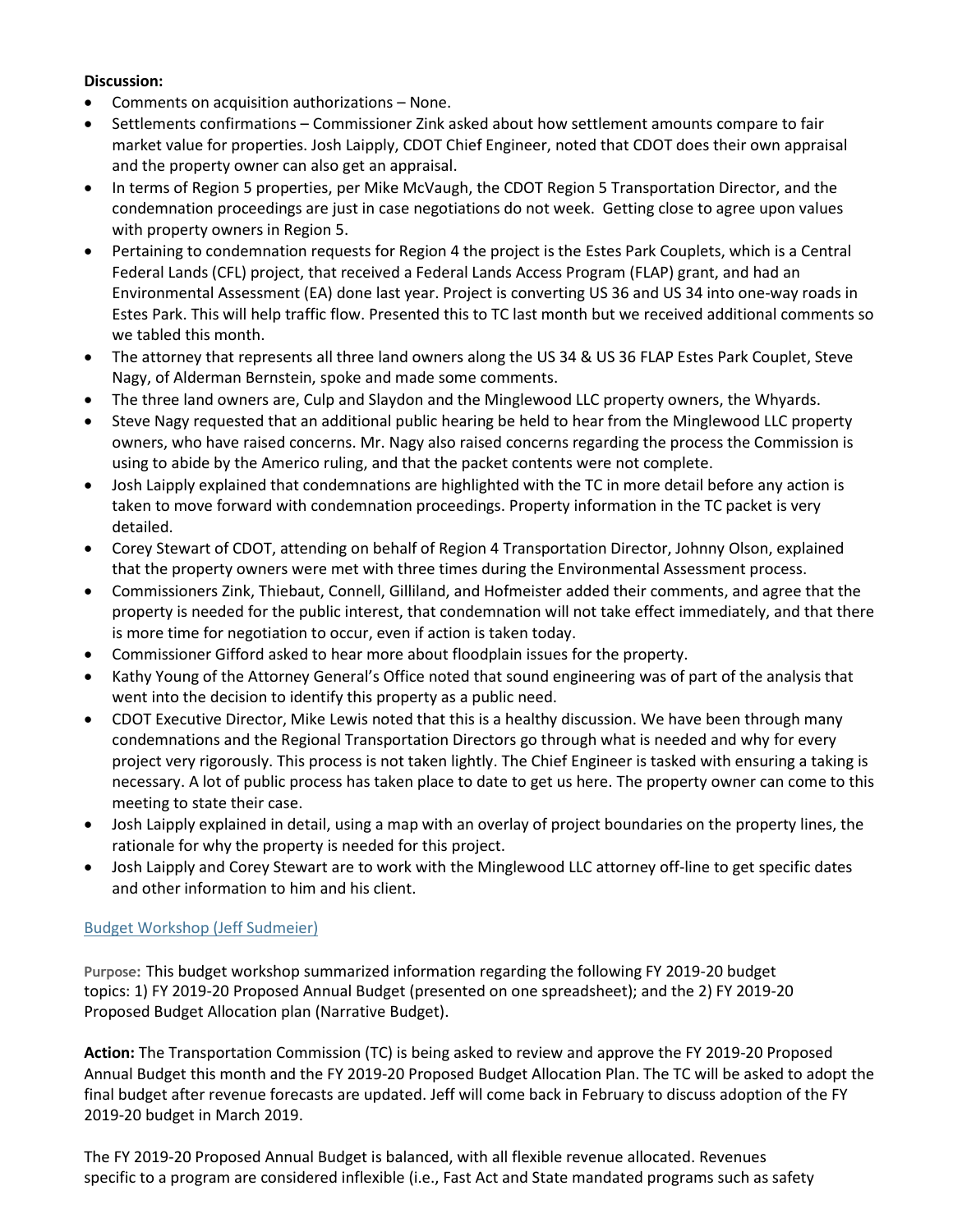Education and Aeronautics) and have been automatically adjusted based on the FY 2019-20 Revenue Forecast. Asset Management and Maintenance programs are funded according to the FY 2019-20 Asset Management Planning Totals, approved by the TC in August 2016. All other program revenues are considered flexible and are estimated based on the FY 2018-19 budget amounts as adopted by the TC in March 2018 (and amended in August 2018).

The final draft of the FY 2019-20 Proposed Annual Budget reflects the following changes:

- **Administration**  The Administration line was increased by \$2.4 million to account for common policy changes, most notably an increase in the Office of Information Technology (OIT) rates for \$1.8 million.
- **Bridge Enterprise** Allocations were updated to reflect the Bridge Enterprise's FY 2019-20 Work Plan budget submission and priorities of the enterprise, which includes increased maintenance costs for new Bridge Enterprise structures. As such, Maintenance was increased \$150,000, Bridge Preservation was reduced by \$100,000, Administration and Legal was reduced by \$171,700, and Bridge Enterprise Projects was increased by \$121,700.
- **HPTE Fee for Service** The fee for service line for HPTE was increased from \$5.2 million to \$5.6 million based on the FY 2019-20 Work Plan budget submission. The TC and HPTE Board will be asked to approve the FY 2019-20 HPTE Fee for Service in March, 2019.
- **TC Program Reserve** The TC Program Reserve line was decreased from \$11.5 million to \$8.7 million to compensate for the increases to the Administration line and the HPTE Fee for Service line.

### **Discussion:**

- Jeff Sudmeier, CDOT Chief Financial Officer, provided an overview of both formatting and substantive changes to the budget since it was brought to the TC previously.
- A discussion ensued between Jeff and Commissioner Zink regarding the document being a budget vs. a document of revenue allocation, and can cause confusion. Jeff explained that the budget now only shows allocation for a single year's worth of revenue (no roll forward funds from previous years or unspent funds are represented here). As soon as January 2019, Jeff will come back to the TC with a new view of the budget that is more comprehensive and includes roll forwards from previous years in a companion report.
- Other questions related to the roll forwards not shown in the annual budget were raised, and Jeff answered the questions to the TC's satisfaction.
- Commissioners asked about their interviews with the Auditor and if any results have come back yet. Jeff responded not yet - public performance audit results will not be available until June.

# CDOT [Funding Request for NSFLTP Grant Match \(Mike McVaugh\)](https://www.codot.gov/about/transportation-commission/documents/2018-agendas-and-supporting-documents/november-2018-1/5-funding-request-nsfltp.pdf)

**Purpose:** The Department is requesting a TC commitment of matching funds for a proposed Nationally Significant Federal Lands and Tribal Program (NSFLTP) Grant application.

**Action:** Staff is requesting TC approval to budget a total of \$26 million to the US 550 – Animas Crossing NSFLTP Project using Commission directed funding. This NSFLTP project is a unique and exciting opportunity that would help the Department work toward the completion of one of Region 5's highest priority corridors. The requested funds would only be needed if the grant application is successful.

The US 550 – Animas Crossing Project is part of CDOT's long-range planning efforts to enhance safety and mobility for the entire area of southwest Colorado. Since US 550 was identified as a strategic highway corridor in the Strategic Transportation Project Investment Program 19 years ago, there has been continued support for the needed improvements to this corridor at the state and local levels. In a partnership with CDOT, the Southern Ute Indian Tribe (SUIT) has offered to sponsor the submittal of a NSFLTP Grant application for the project.

Applications are due in December 17, 2018. Since this section of US 550 plays a vital role in Tribal member access to Southern Ute Indian lands, the Tribe has a significant and vested interest in the completion of this project. As part of the application process, the Department is discussing additional financial support from the Tribe. Since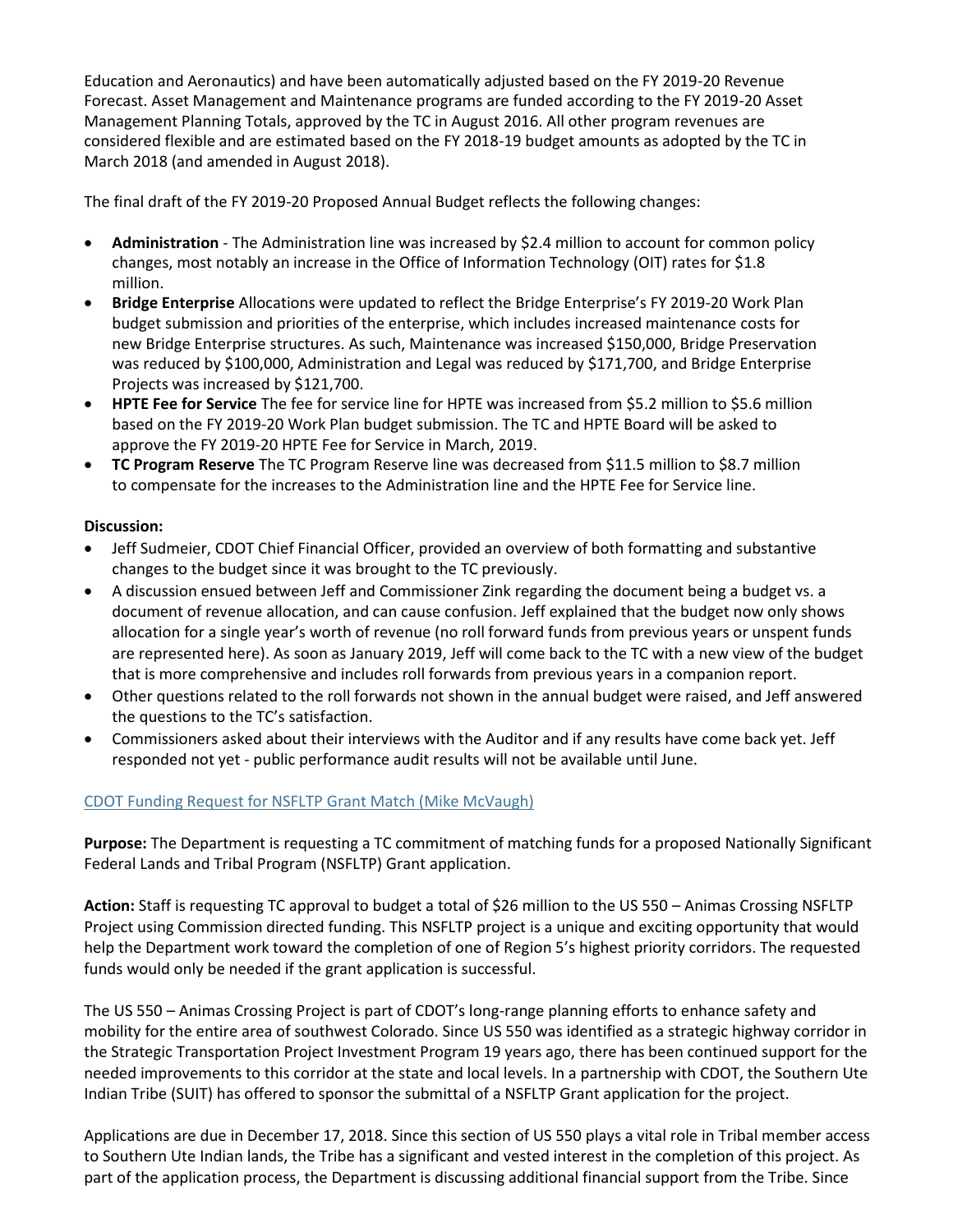the grant program limits eligible applicants to Federal Land Management Agencies and Indian Tribes, we believe that this is a unique opportunity to partner with the SUIT and propose a highly competitive project proposal.

# **Discussion:**

- Josh Laipply introduced proposed grant concept. More details are available in the TC packet. Staff is requesting \$15 million from TC contingency and \$59.7 million in federal funds. We will only need the money if a grant win is successful.
- Mike McVaugh, explained that CDOT is well-positioned because of the Southern Ute Indian Tribe (SUIT) sponsorship. Other DOTs do not have sponsors behind them. Will also use right-of-way to cover costs of the match also.
- Mike Lewis explained that it is important to leverage dollars when we can as we are with this grant opportunity. We just need to make sure we are still making the best investments when expending our dollars.
- Mike McVaugh noted that the project is definitely needed. The project bridge is deteriorating and needs replacement; there are holes in the deck; rockfall events are significant at this location too. Maintenance [staff has removed rockfall and then repaved, with rockfall occurring](https://www.codot.gov/about/transportation-commission/documents/2018-agendas-and-supporting-documents/november-2018-1/6-rest-areas.pdf) again.

# [Rest Areas \(Debra Perkins-Smith\)](https://www.codot.gov/about/transportation-commission/documents/2018-agendas-and-supporting-documents/november-2018-1/6-rest-areas.pdf)

**Purpose:** the workshop was held to update the TC on the function and condition of CDOT Rest Areas, demonstrate why Rest Areas are an important safety feature for our highway system, and present recommendations for a sustainable Rest Area Program.

**Action:** Approve change of concept for a sustainable Rest Area Program at CDOT.

# **Structure of a Proposed Rest Area Asset Program**

CDOT Rest Areas are aging and in need of significant capital investments. CDOT Rest Area Buildings currently have an average asset condition rating of a "C". However, this rating will decline significantly and rapidly unless changes are made to the way CDOT manages and maintains rest areas. Currently, Rest Areas do not have their own asset category and must compete with other funding needs, typically for Regional Priority Program (RPP) and Maintenance dollars. Additionally, user experience at CDOT Rest Areas goes beyond the condition of the building structure alone. For instance, proper lighting, adequate parking, clean and regularly maintained restrooms, proper signage, and other safety amenities to ensure travelers feel safe at CDOT Rest Areas 24/7 are also important factors in assessing rest area condition. CDOT Rest Areas have terrible reviews on Google. This indicates that CDOT needs additional performance metrics in place for evaluating Rest Area condition.

To this end, CDOT is proposing that Rest Areas become a separate asset category under Property Management. This will allow Rest Areas a separate funding structure for capital improvement and controlled deferred maintenance. Staff is also working to build a separate rest area level of service (LOS) into the overall Maintenance Level of Service (MLOS). Thereby, Rest Areas will also connect with the Maintenance Division with the creation of a Maintenance Program Area (MPA) dedicated just to the maintenance and operations of Rest Areas.

# **Critical Rest Area Needs:**

In addition to the regular yearly maintenance needs, the Rest Area Study identified that approximately \$28 million dollars in capital improvements are needed to rehabilitate CDOT rest areas. Most critical of these capital improvement needs include:

- Vail Pass Rest Area waste water upgrade \$2-\$3 million
	- $\circ$  The Vail Pass Rest Area is in need of a waste water upgrade. The waste water system issues at Vail Pass Rest Area have reached such a critical point that CDOT is forced to close the rest area for two days per week so that the system can recover and be ready for weekend traffic. This closure results in a heavier usage of portable sweet smelling toilets (SST) at other sites, which are also at capacity. The expense of maintaining the SSTs is \$60,000 per year, which could be eliminated if there was a functioning waste water system in place. Additionally, the waste water upgrade would reduce current maintenance costs by 20-30%.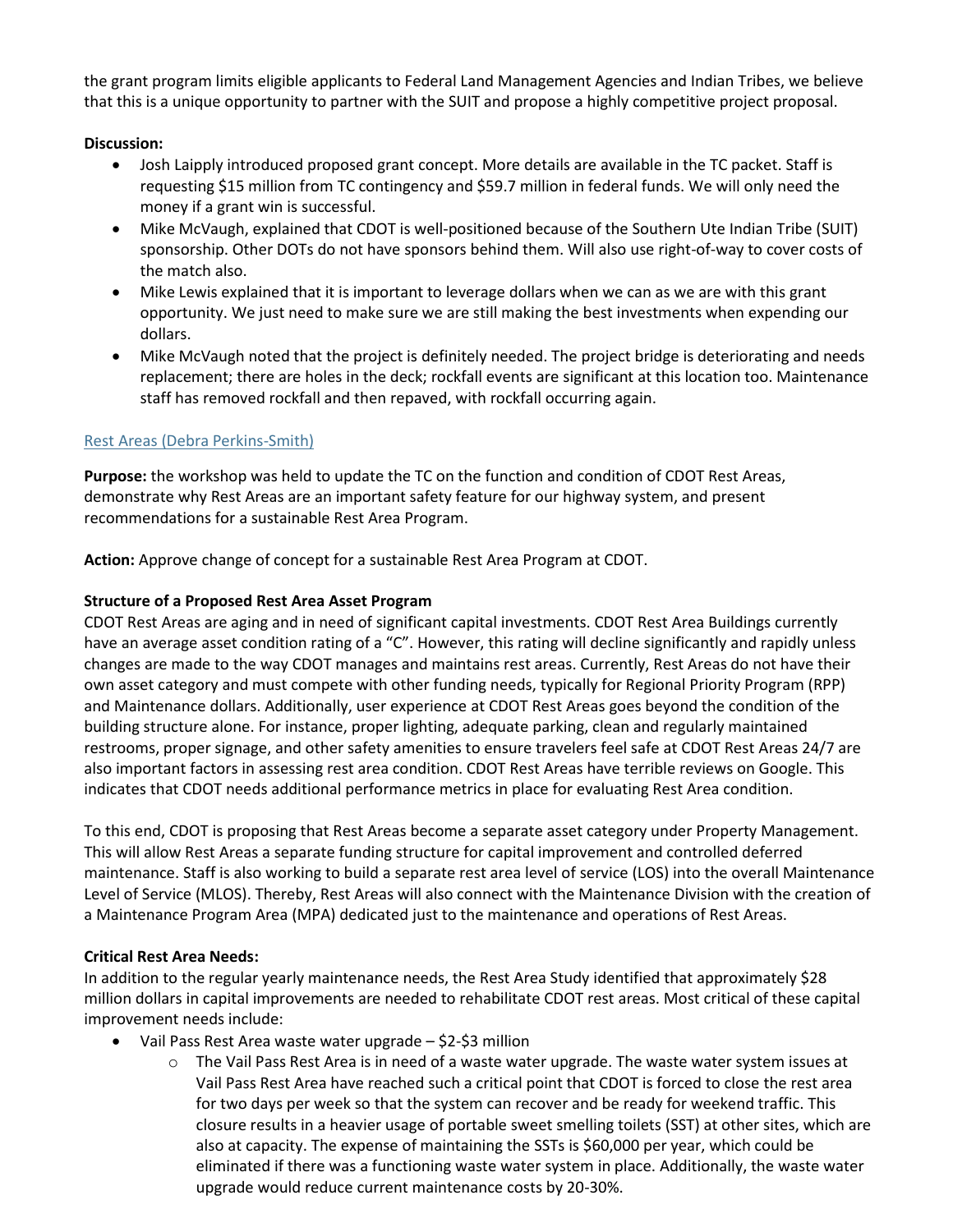- $\circ$  The Vail Pass Rest Area is a focal point for Colorado. With well over 2,500 visits a day, it is the most utilized CDOT rest area and is important for many safety reasons. The Vail Pass Rest area is also at or over capacity for truck parking most every day.
- Pueblo Rest Area Improvements \$2 \$3 million
	- o The Pueblo Southbound Rest Area is also in need of a critical waste water upgrade. This rest area must often be closed due to waste collecting to unsafe levels. It costs CDOT approximately \$200,000 each time this happens to clean it out. The waste water upgrade would reduce maintenance costs by approximately \$25,000 per year.
	- o With over 1,000 visits a day, the well-utilized Pueblo Southbound Rest Area is an essential safety feature for I-25.
- Rest Area Programmatic needs:
	- o \$100, 000-500,000 to fully build Rest Area LOS into the Maintenance Level of Service (MLOS) system.
	- $\circ$  Web-based security cameras. Cameras would record illegal activity and help police spot real-time problems.
	- $\circ$  Appropriate signage informing the public of the presence of above security cameras.
	- o Hersch Badge Systems on all Rest area doors; the same system is used throughout CDOT in order to lock down a facility remotely.
	- $\circ$  Solar trash cans- they compact refuse automatically and notify via phone app when full. Reduces maintenance time / resource needs with just-in-time information.
	- $\circ$  Replace existing facility windows and doors with more energy efficient models to reduce heating/air costs.
	- $\circ$  Convert old lever flush toilets to sensor based low-flow toilets to maintain a clean appearance and reduce water usage.
	- o Permanent vehicle counters at Rest Area entrances to keep accurate count of facility users for annual reporting.

#### **Discussion:**

- Debra Perkins-Smith, CDOT Division of Transportation Development (DTD) Director, provided an overview of the purpose of Rest Area Phase 1, which was to develop a policy for CDOT's Rest Areas, which do not have any funding assigned to them.
- The study was an extensive collaboration between CDOT staff, the Colorado Tourism Office Welcome Center Program, and the Statewide Transportation Advisory Committee (STAC) members.
- Debra also announced that Marisa Gaughan is now the manager of the CDOT Statewide and Regional Planning, under the Multimodal Planning Branch of DTD. Marissa also led the Phase 1 Rest Area Plan.
	- Marissa provided an overview of Phase 1 of the Rest Area Study.
		- o Identified State standards
		- o Reviewed Rest Areas
		- o Developed policy guidance
		- o Determined expenditures to date
		- o Developed a draft recommendation for a sustainable Rest Area Program
		- $\circ$  Study concluded that all Rest Areas should remain open (with the exception of Deer Trail Rest Area that is already closed)
		- o Recommend Rest Areas to become their own asset program with funding.
		- $\circ$  Conducted safety analysis and identified crash patterns drowsy driving is a big concern (roughly 9.5 percent of crashes).
		- o Rest Areas are well used, but many also need improvements
		- o Closing them is not the answer as closures are not well received.
		- $\circ$  Evaluation of Rest Areas identified 4 as not needed –one was Deer Trail, and the other three were found to be low cost facilities that would be proper to keep open- Elk Springs, Meeker and Cortez.
- Commissioner Connell noted that Meeker in the I-70 Resiliency Plan noted it is needed for truck use when I-70 closes.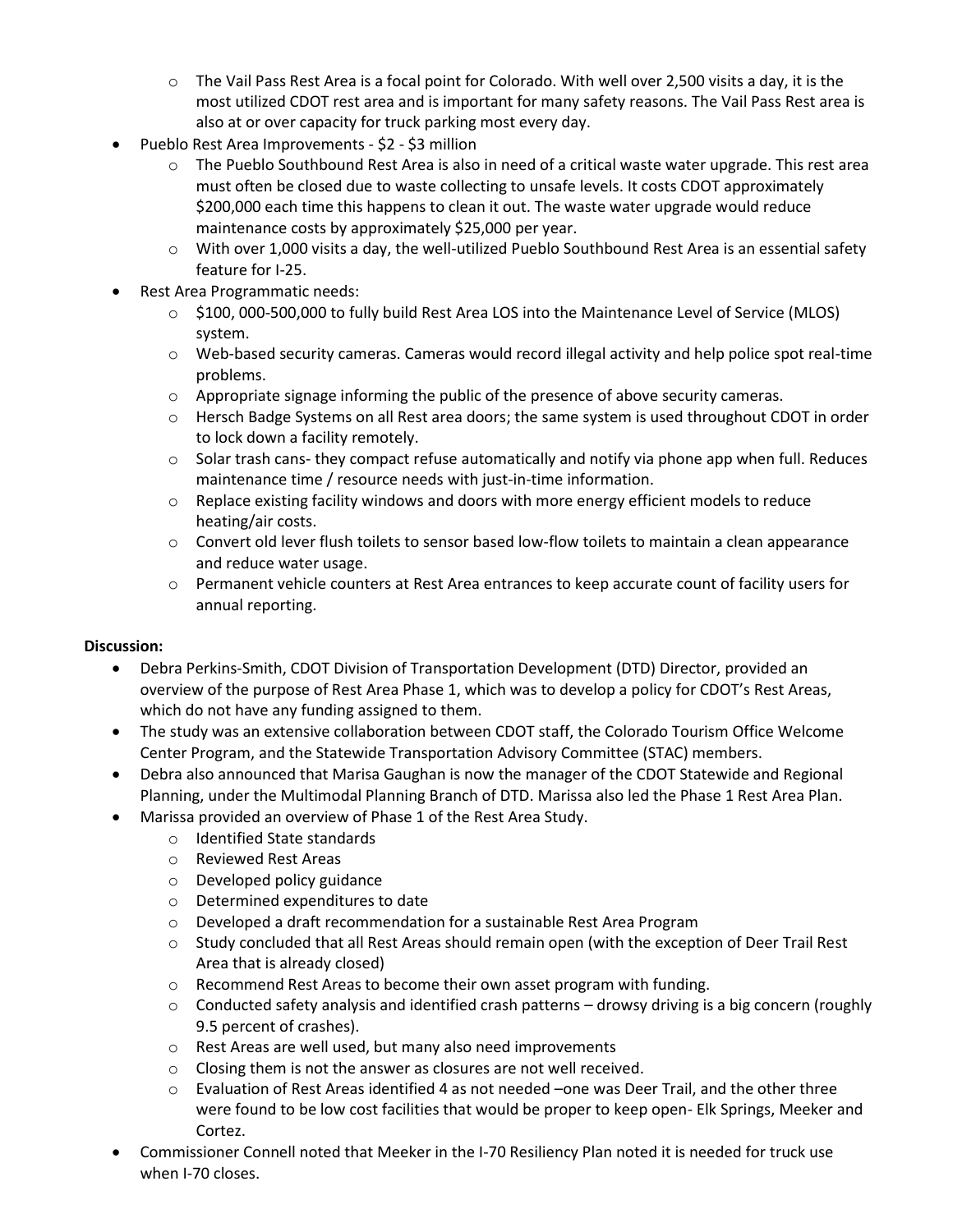- Commissioner Stuart told of when she visited the Trinidad Rest area was very busy and in terrible shape early on a Saturday morning. Need to be sure if maintenance work is contracted out, it is getting done. It was a real eye opening experience.
- Some Rest Area maintenance is contracted out, while CDOT Maintenance staff takes care of others.
- Commissioner Hall said in Parachute, a partnership with the towns is working and Rest Areas are really good and get folks off the road. The one at Edwards is beautiful and well maintained. Eagle has a partnership.
- Marissa noted that the Rest Area Study highlights the existing partnerships and is a good resource for information.
- Debra recommended treating these facilities like assets and to place them in our maintenance program. CDOT has support from the Executive Management Team and Regional Transportation Directors on this. Asked if the TC would support this approach.
- Commissioner Gilliland expressed her support for this approach.
- The concept for using public private partnerships (P3) are limited by federal law for Rest Areas along Interstates, and we can only provide vending machines vs. other amenities that have the potential to compete with private businesses.
- Mike Lewis mentioned that we would need to go through legislation to change this for state highways. For promoting this Federal change, CDOT has worked with the American Association of Highway and Transportation Officials (AASHTO) on this, but it has not yet been successful.
- Commissioner Scott noted that this would be a trade-off between Rest Areas and passing lanes. Rest Areas are not CDOT's specialty or area of expertise, consider moving Rest Areas off the interstates and leaving them to private businesses.
- Debra explained that the first phase was to make sure Rest Areas were needed, next year we will determine potential funding sources.
- Commissioner Hofmeister suggested the Colorado Tourism Office help us with the Rest Areas.
- Commissioner Connell asked if partnerships with the U.S. Forest Service was an option. The answer was that the U.S. Forest Service desires in many instances for CDOT to take theirs over.
- The Commission concurred to move forward with the approach to consider Rest Areas as an asset.

# [Transit & Intermodal Committee \(David Krutsinger\)](https://www.codot.gov/about/transportation-commission/documents/2018-agendas-and-supporting-documents/november-2018-1/7-t-i-committee.pdf)

**Attendees**: T&I Commissioners – Peterson (Chair), Gilliland, Thiebaut, Stuart, and Hall – all were in attendance

# **Agenda**

- Transit Asset Management Plan Michael Snow, CDOT Division of Transit and Rail (DTR) Transit Assets Manager
	- o **Purpose**: to present CDOT's Final Group Transit Asset Management (TAM) Plan for Colorado's Tier 2 transit agencies.
	- o **Action**: TC adoption requested on November 15.
		- **Background**: In September, 2018 CDOT's Division of Transit & Rail (DTR) completed the State's Group TAM Plan, satisfying the FTA's October 1 deadline for the 53 participating Tier 2 public transportation providers. The recommended resolution for Transportation Commission adoption is presented in the packet and the final TAM Plan document is available on DTR's website at [https://www.codot.gov/programs/transitandrail/plans](https://www.codot.gov/programs/transitandrail/plans-studies-reports/2018-TAMplan/view)[studies-reports/2018-TAMplan/view](https://www.codot.gov/programs/transitandrail/plans-studies-reports/2018-TAMplan/view)
		- The Group TAM Plan is a business model that uses the condition of assets to guide the optimal prioritization of capital spending in order to keep the transit system in a State of Good Repair. As the Group Plan sponsor, CDOT carries the responsibility to develop the TAM Plan and report targets and measures to the National Transit Database (NTD) on behalf of participating agencies. Per the TAM Rule, the Group TAM Plan must contain the following elements:
			- An inventory of the number and type of capital assets including: Rolling Stock (vehicles), Facilities, and Equipment.
			- ₋ A condition assessment of inventoried assets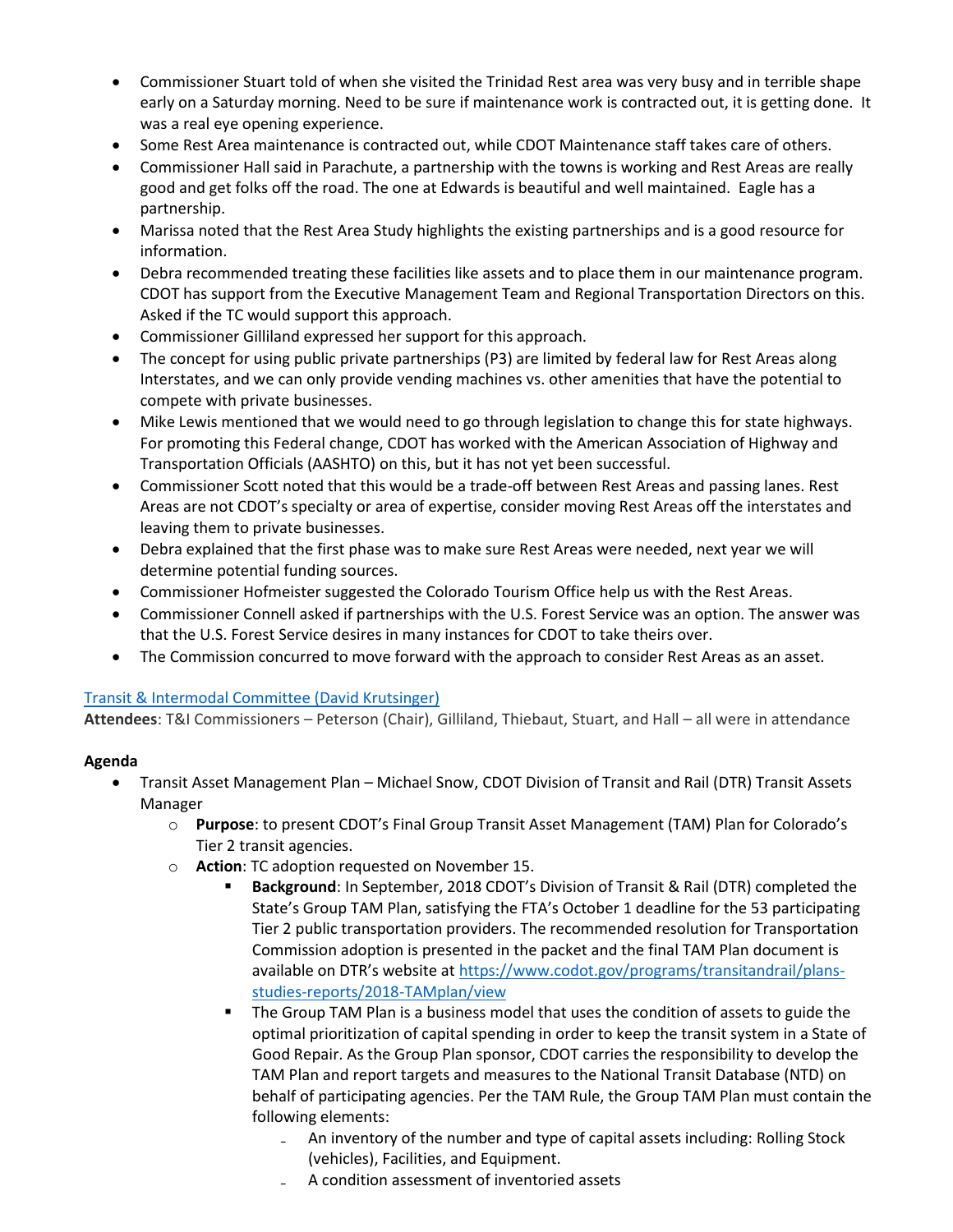- ₋ A description of the analytical processes and decision-support tools used to estimate capital investment needs over time, and to develop a prioritization of investments.
- ₋ A ranked prioritization of needed capital projects based on reasonably anticipated Federal, State and local funding available.
- o **Discussion:**
	- Illustrative targets for plan is to capture 28% of the fleet and 38% of the Transit providers. Some transit providers wrote their own plans.
	- DTR will approve the TAM and come back in six months with a more comprehensive TAM measure and target for PD 14.
	- No comments were raised and it is assumed that the TC will approve the TAM tomorrow
- State Transit Plan Discussion Nate Vander Broek, Statewide Transit Plan Project Manager
	- o **Purpose:** Seek input and advice from the Transit & Intermodal Committee, which will be used to structure the approach to the Statewide Transit Plan Update and address TC suggestions to integrate transit more in future work.
	- o **Action:** Discussion only no action is required.
	- o **Background:** This discussion will be used to structure the approach toward plan integration of the Statewide Transportation Plan and Statewide Transit Plan documents.
		- Policy Directive 14 is the starting point for planning and performance measures. Through performance measures, PD 14 sets the direction and priorities for the projects CDOT should implement and the activities or operations that should be measured in delivering customer service. The resultant priorities are also reflected in the way CDOT determines budget allocations. The four key goal areas are: (1) Safety, (2) Infrastructure Condition, (3) System Performance, and (4) Maintenance. If CDOT were to integrate modes "better", in which of the goal areas would that integration be most noticeable?
		- Planning documents have increasingly included all modes. The 2040 Statewide Transportation Plan (published in 2015) identified (1) Safety, (2) Mobility, (3) Economic Vitality, and (4) Maintaining the System as the goals for future investment. Each modal plan provides further details to the overall strategy communicated by the Statewide Transportation Plan. If done well, how would "better" integration of modes most affect the goals of mobility and economic vitality? Next Steps: Provide T&I input to a newlyforming TRAC Sub-committee for the Statewide Transit Plan.
	- o **Discussion:**
		- How can integration be used in Statewide Transit Plan
			- PD 14 goals described. If CDOT integrates where in goal areas should all modes be captured?
				- o Commissioner Stuart pointed to system performance.
				- o Commissioner Gilliland agreed with emphasizing system performance that also increases safety.
				- $\circ$  Commissioner Peterson also agreed with system performance for the multimodal system. This is a good question to consider for Statewide Transportation Plan (SWP) too.
			- If done well how would goals influence maintenance and economic vitality and integration of all modes?
				- o Commissioner Gilliland recommended including transit as mobility plan; we need to move away from moving vehicles and move towards moving people and goods, consider options for moving people and goods however we can. Total mobility – trying to get to this – efficient and effective. Look at total system and address congestion and safety, etc.
				- o Stuart commented that integrating all modes and options for travel is important and that she agreed with Commissioner Gilliland.
				- o Commissioner Peterson also concurred. Economic vitality is also important. Multimodal solutions have an enormous impact on the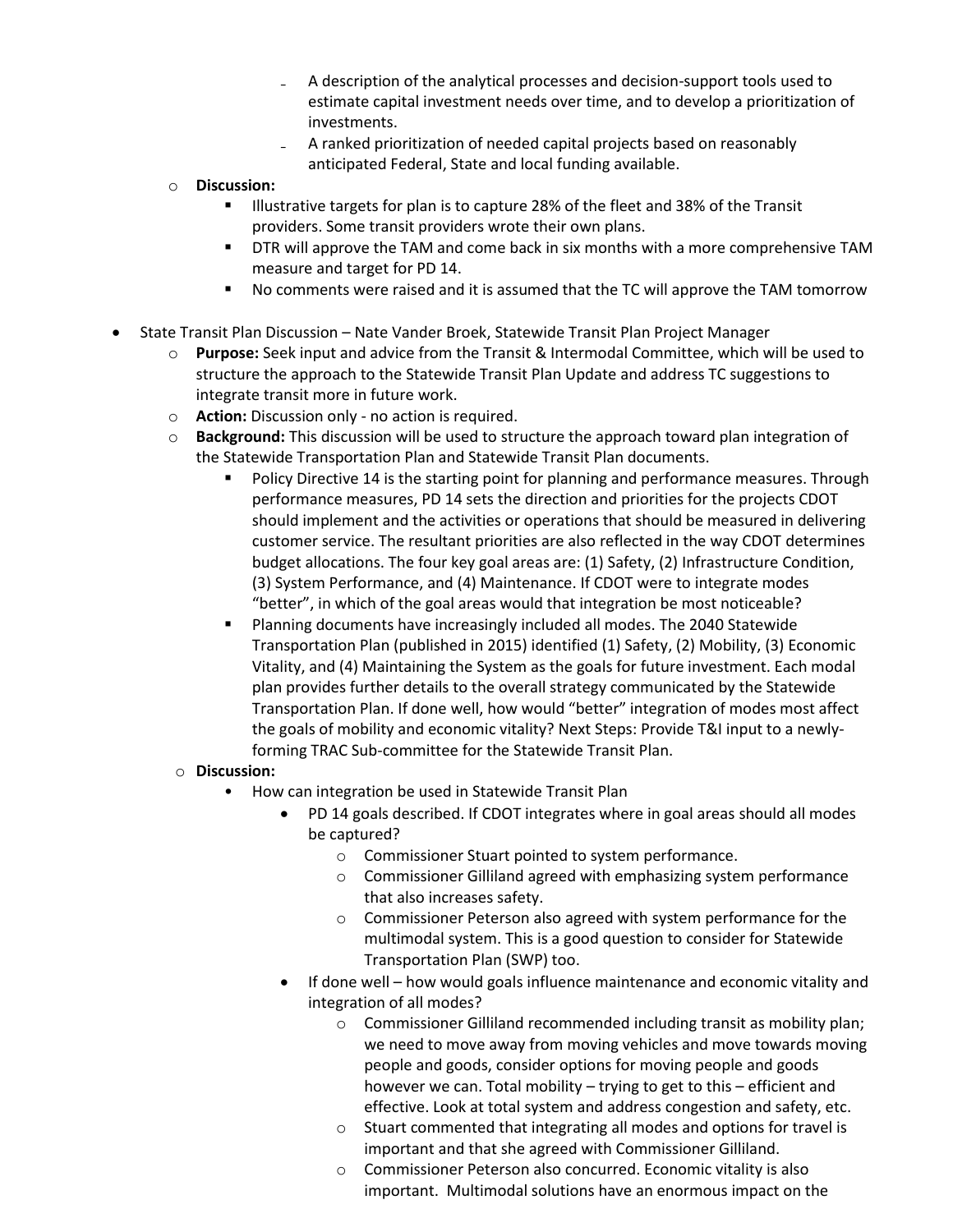economy, whether for urban or rural needs. Maintaining the system – the entire system - falls into the ability to make general purpose lanes or managed lanes more efficient – all ties together and has an impact. Consider changing name from T&I to Mobility Committee.

- Park N Ride Match Sharon Terranova, DTR Planning Director
	- o **Purpose:** To provide background information and discuss appropriate levels of local commitment for Bustang stops, stations and Park-n-Rides (collectively referred to as bus facilities).
	- o **Action:** Informational, no action requested.
	- o **Background:** Over the next three years, CDOT is planning to build several bus facilities to provide customer access to Bustang and Outrider services. In most cases, these facilities will serve additional purposes, such as parking areas for local transit service and carpool lots. A policy question is how to determine an appropriate level of local commitment from the city/town/county in which the bus facility is located. Should the local entity provide resources to build the facility? If so, how much? Should the local entity maintain the facility? This memo provides background information to assist CDOT in developing a local commitment policy for Bustang facilities. A separate but related discussion is the local commitment for Outrider facilities.
	- o **Proposed Policy Guidelines:** Below are several proposed policy guidelines related to new Bustang stops.
		- CDOT should continue to require local agencies to provide maintenance of existing or future facilities. CDOT often lacks the equipment to provide the type of maintenance that is needed. For CDOT-owned lots, CDOT will continue to provide capital maintenance, such as re-paving.
		- CDOT should not require that local agencies provide cash or in-kind donations to build a bus facility. Several communities already benefit from a Bustang stop for which they did not provide a capital contribution and it would be inconsistent for CDOT to make this requirement for other communities. There will be exceptions to this policy. For instance, some Bustang stops could be integrated into a larger local agency-owned facility, such as a parking garage (currently under development at Idaho Springs). In these examples, CDOT will determine an appropriate level of local match on a case-by-case basis.
		- CDOT should encourage (not require) local participation in building Bustang stops. For example, if CDOT is evaluating two competing locations, CDOT will give more weight to the stop with a higher level of local commitment.
		- Where it exists, CDOT should require that the local public agency provide service to the stop. This requirement will improve the effectiveness of the Bustang network
	- o **Discussion:**
		- Should a Policy Directive (PD) be developed? –was a question raised.
		- **DTR will come back in January 2019 for approval.**
		- Need to track which park-n-Rides (PnRs) are CDOT owned or Regional Transit District owned – Keep track of responsible parties.
		- **The hope is to establish frameworks as the network grows.**
		- **Figure 1** Four new facilities are proposed.
		- **Policy needs to establish how to determine the appropriate level of commitment of** funds from local entities for maintenance and operations.
		- Consider transit connections to new PnRs for buses too.
		- A discussion on P3 and the I-25 North project ensued. Commissioner Hofmeister asked about the incentive for the I-25 North developer to turn over land? Answer is to get better access to their development as the new Kendall Parkway will serve their development as well. DTR will participating in maintenance and CDOT will build PnR to be maintained by developer.
		- Josh Laipply explained the incentive is that the property value will go up.
		- Commissioner Hofmeiser expressed concerns regarding the potential for enhancing private development with CDOT dollars.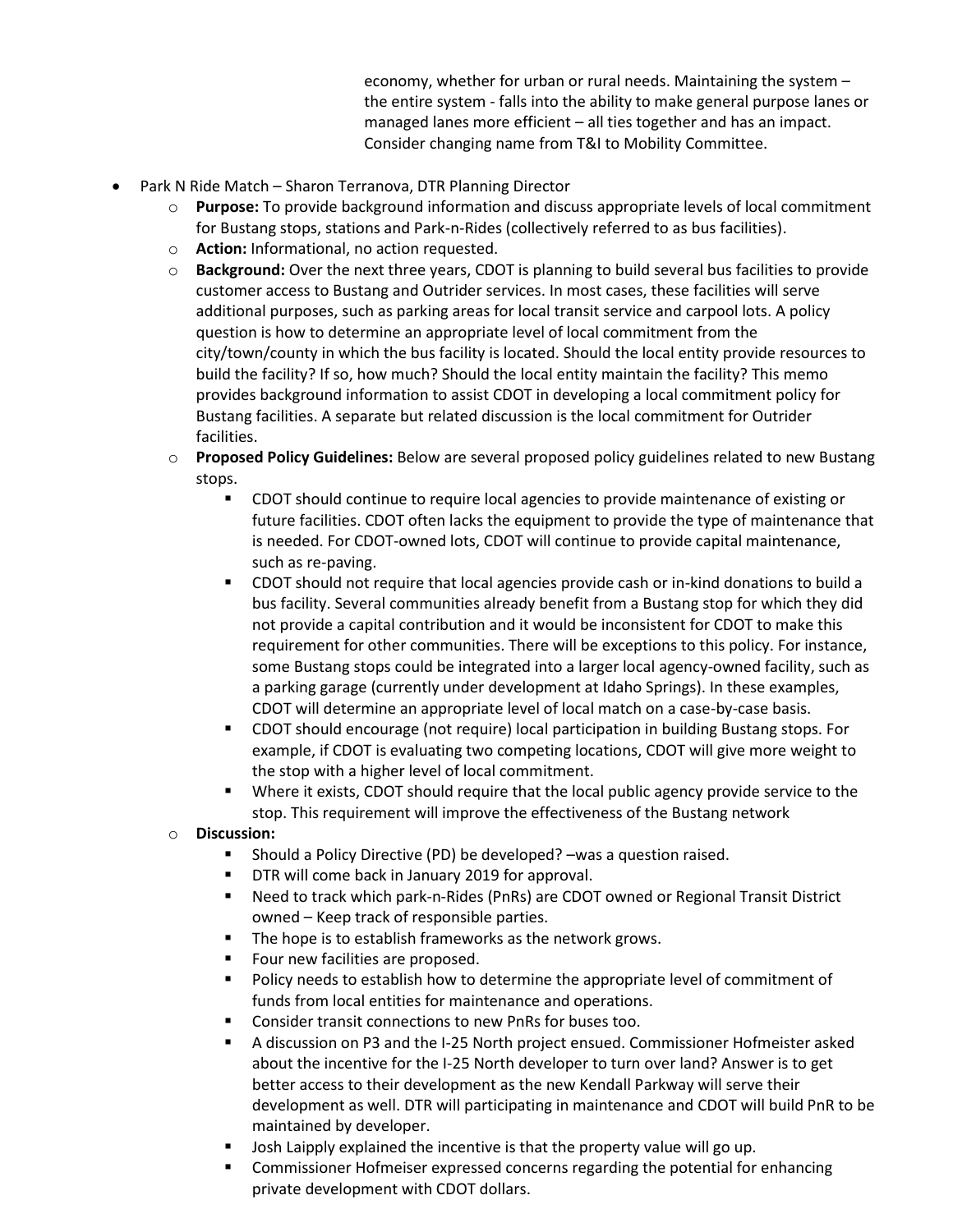- Commissioner Gilliland noted that when stopping in Loveland on west side one has to pull clear off and the connection makes it difficult to get back onto I-25 – we are looking for better way to provide access – not just economic, although the developer is contributing \$6 million to CDOT, and this will also benefit CDOT customers.
- Commissioner Peterson mentioned contributions in kind can be part of plans that work out for this too. Multimodal design in function is also important; we will take baby steps now but move further, and in the SWP determine how mobility changes. This is a good thing.
- Sharon reiterated that a framework will be brought back to TRAC and the T&I in January 2019. We are moving forward with Bustang and Outrider service. Will use grant funding and partnerships with local providers, P3s or discuss what happens when CDOT is solely responsible.
- Potential for grant service would be to work with or consider state facilities with everyone applying for grants, etc. Right now we are exploring options. Maintenance could support Bustang operation. Working with locals for PnRs - starting to think about this and will bring to TRAC first and then to the TC (T&I Committee).
- Commissioner Scott thought that building P3 into framework would be good to leverage commercial opportunities and multiple uses – could do more urban planning with this. Need to be creative for problem solving with the ballot failing.
- Commissioner Peterson noted that the state can't work as an island– for public safety PnR could potentially co-locate with police sub-station. Work closely with local partners – Public-Public partnerships too. Start talking to end users before planning efforts start. Consider as a hard asset. Last mile considerations are important too.
- Electric charging stations could be commercialized which is another opportunity too. Looking at human needs and mobility.
- Multimodal Options (SB 1) Debra Perkins Smith / David Krutsinger
	- o **Purpose:** To summarize and inform the Transit and Intermodal (T&I) Committee of the TC of the requirements of Senate Bill (SB) 18-001 Multimodal Options Fund.
	- o **Action:** Staff is seeking feedback and approval on the framework for consultation on the Multimodal Options Fund distribution per Senate Bill 18-001.
	- o **Background:** SB 18-001 includes a provision that establishes a Multimodal Options Fund. The Multimodal Options Fund has \$96.75M in dedicated revenue. Of that \$96.75M, \$2.5M is dedicated to the Rail Commission. The remaining \$94.25M is split between CDOT (15% or \$14.13M) and local governments (85% or \$80.12M). The legislation directs the TC to establish a distribution formula for the local portion. The distribution formula must be based on population and ridership. .
		- The legislation also mandates that the distribution formula for the local portion be developed in consultation with the Transit and Rail Advisory Committee (TRAC), the Statewide Transportation Advisory Committee (STAC), transit advocacy organizations, and bicycle and pedestrian organizations.
		- Based on these tenets of the legislation, and feedback obtained from STAC at their September and October meetings, staff is recommending the following list of representation for forming a Multimodal Options Fund Committee to help determine a formula recommendation to the TC:
			- 1. STAC (Urban and Rural) Required
			- 2. TRAC Required
			- 3. CASTA (Transit Advocacy and Rural Public Transit) Required
			- 4. Bicycle Colorado (Bicycle Advocacy) Required
			- 5. WalkDenver (Walking Advocacy) Required
			- 6. Colorado Commission on Aging (Aging in Place) SRTS
			- Colorado Advisory Council for People with Disabilities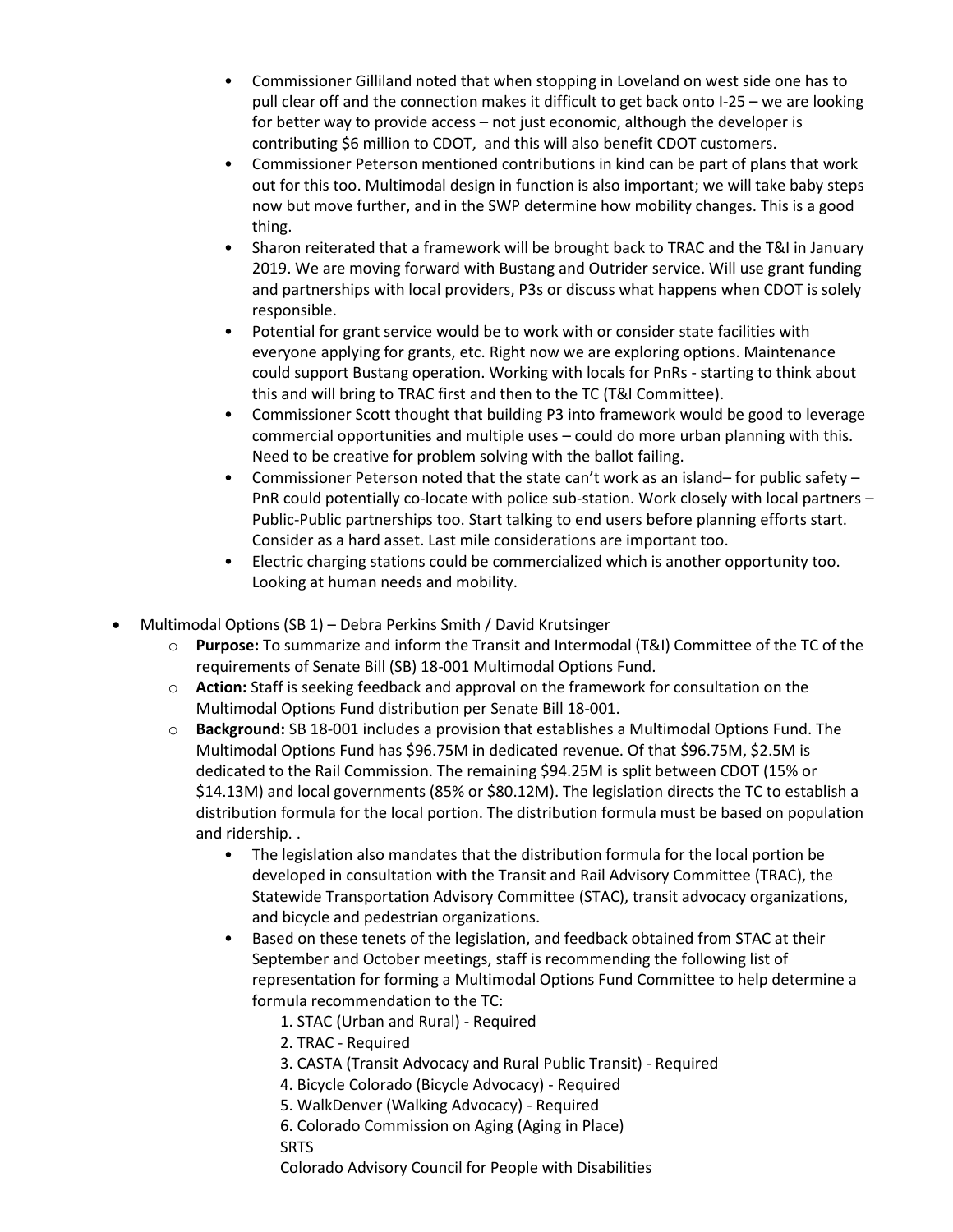- o **Discussion:**
	- **Committee Roles**
		- Idea is to convene the committee in spring 2019.
		- Commissioner Thiebaut thought the Committee was good idea, and recommended getting the membership number up to nine members; Debra Perkins-Smith explained that STAC will haves two representatives – one urban and one rural so the count will be an odd number (nine).
		- Commissioner Hall recommended to move forward.
		- Commissioner D'Angelo asked if any other groups were considered, that are not currently on the list.
			- o Tim Kirby, CDOT Multimodal Planning Branch Manager, noted that a few were:
				- **COPRIG**
				- **EXECUTE:** CDPHE of health Equity
				- **Bicycle advocates in Ft. Collins**
				- Staff will distribute the full list considered to the TC.
		- Commissioner Peterson concurred with the concept but wondered private sector interests, for example Chamber of Commerce representatives.
		- Roles and Responsibility staff recommends that decisions for formula would go to the Multimodal Mobility Fund Committee first and then to the TC. The TC agreed this was a good approach.
- Informational Items David Krutsinger
	- o State Management Review (SMR) Conclusions
		- **Background:** The FTA last conducted an SMR of CDOT in August 2015, at that time the FTA reviewed 13 areas and found deficiencies in 10 areas for a total of 23 deficiencies. Through a tremendous effort of the CDOT Staff and documented through process improvements of reduction in days to payment, timely agreements, increased communication with external and internal customers, the 2018 review resulted in a vast reduction of deficiencies in compliance in FTA's requirements for award management and program implementation practices. CDOT Staff is currently documenting, through flowcharts, every process that is required to implement the FTA requirements for award management and program implementation. This effort will inform the next State Management Plan, and should result in a further reduction of deficiencies for the 2021 SMR.
		- **Discussion:** Commissioners applauded DTR for their impressive accomplishments in this area.
	- o Quarterly Reports
		- Bustang experiencing driver shortage on North Line due to pay rate competition from Regional Transportation District. Will need to raise pay for drivers and potentially raise fares. Fuel costs are rising too. Grand Junction and Glenwood Springs service is wildly successful with 84%- 87% load factors. Ace Express is confident that they can provide service during this winter for Grand Junction and Glenwood Springs. Fuel pricing is also increasing, but it was noted that Outrider is not impacted by the driver shortage.
		- Commissioners agreed success is due to correct pricing, attractiveness of not driving, and highlighting Bustang as alternative to single occupancy vehicle travel.
		- **Commissioner Scott asked if congestion is a factor in success.**
		- Commissioner Peterson noted it may take a study to find out.
		- Commissioner Stuart was glad to hear of the success and noted that we want more. RTD not filling in the gap; Bustang is desired at SH 7 and 144th Avenue, and at 120th Avenue
		- Outrider Program is stable and not seeing driver shortage in rural areas, but high housing costs are influencing this. For drivers in Pueblo we are extending Outrider service up to Pueblo to Colorado Springs, to bring Pueblo drivers up.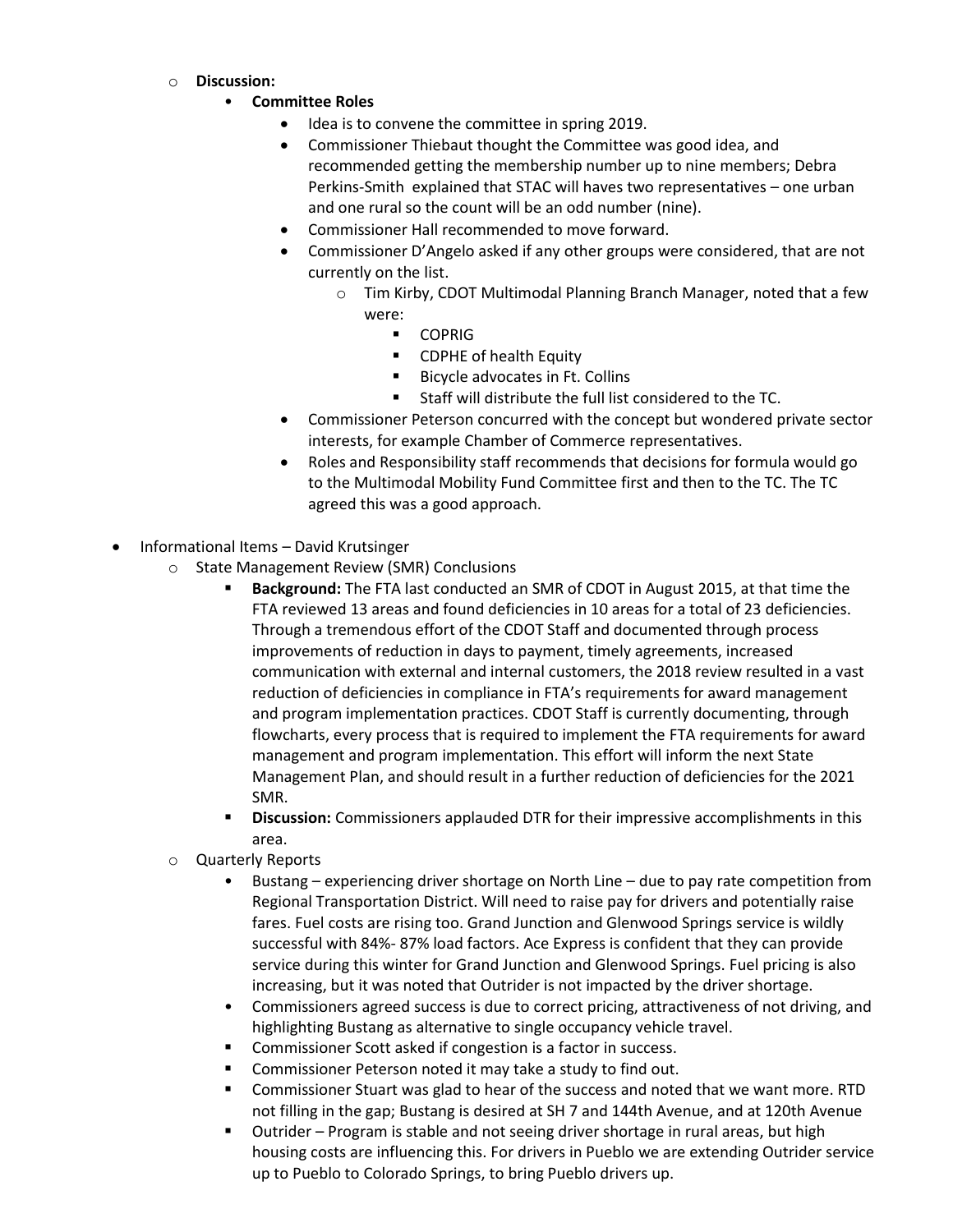- SB228 List of projects approved over last years is in the TC packet. The next partnership PnR involves Telluride that will link three bus services in early 2019.
- Transit Grants are pass through funding. DTR is processing a record high number of grants and is keeping under the 30-day processing period.
- Mike Lewis noted that we will have more for the next meeting; the new administration will support T&I. We will review past actions over the past five years also.

# [Statewide Plan Committee \(Debra Perkins-Smith and Tim Kirby\)](https://www.codot.gov/about/transportation-commission/documents/2018-agendas-and-supporting-documents/november-2018-1/8-statewide-plan-committee.pdf)

**SWP Committee Attendees**: Commissioner Karen Stuart (Chair), District 4; Commissioner Ed Peterson, District 2; Commissioner Sidny Zink, District 8; Commissioner Rocky Scott, District 9; and Commissioner Steven Hofmeister, District 11; Vince Rogalski, Statewide Transportation Advisory Committee (STAC) Chair; and Commissioner Luella D'Angelo, District 3.

### **Agenda**

- Introductions Commissioner Karen Stuart had attendees introduce themselves.
- Approve September 19, 2018 Minutes Commissioner Karen Stuart
	- o **Action:** The SWP Committee members approved the notes from the September Committee meeting.
- SWP Calendar and Schedule Debra Perkins-Smith
	- o **Purpose:** Debra Perkins-Smith provided an overview of today's agenda and introduced Tim Kirby to review the first meeting agenda item – the draft SWP Committee Topics Calendar and draft 2045 SWP Key Milestones.
	- o **Discussion:**
		- Calendar includes 18 months of Topics
		- SWP Committee topics are displayed in black text; while blue text highlights topics for the full TC.
		- Tim Kirby provided an overview of the rationale behind the Transportation Planning Toolkit and stressed the importance of multimodal integration into the 2045 SWP.
		- Bring all TC and STAC members up to spend and re-orient them regarding CDOT's planning process from an idea through to construction, and project implementation in order to solicit more meaningful and informed needs and priorities from constituents and customers.
		- We have the STAC to provide information, backed up by data, to identify transportation issues and needs. The idea is to work together to through the planning process to identify multimodal solutions – this is essentially systems level planning.
	- $\circ$  Commissioner Scott noted the importance of working with planning partners on developing 2045 SWP strategies. Determining how to engage locals and the state legislature is also an important consideration. We need to sustain the public's trust with CDOT. In District 9, getting the Chamber to be involved too. Getting folks to feel a sense of ownership is important. Need to know what is the media strategy. Keep Media up close and get them to feel a sense of ownership also.
	- $\circ$  Tim Kirby noted that we are planning on engaging TPRs soon, in the New Year. We have dedicated staff at CDOT to attend Transportation Planning Region (TPR) meetings. CDOT planning staff will come back at future meeting with suggestions after exploring options on how to engage the legislature and generally conduct public and stakeholder engagement. We will also consider key groups outside of CDOT to engage.
	- o Chair Commissioner Stuart noted that Vince Rogalski, STAC Chair was voted in as a SWP Committee member at the last meeting and welcomed Vince to the group.
	- $\circ$  Vince Rogalski noted that the Mobility Next presentation at the HPTE Board meeting was very good, that covered how to approach the future and evolving technology.
	- $\circ$  Commissioner Peterson recommended that for public and stakeholder engagement to come up with milestones for targeted audiences. Conduct a staff support lunch and learn for them. Get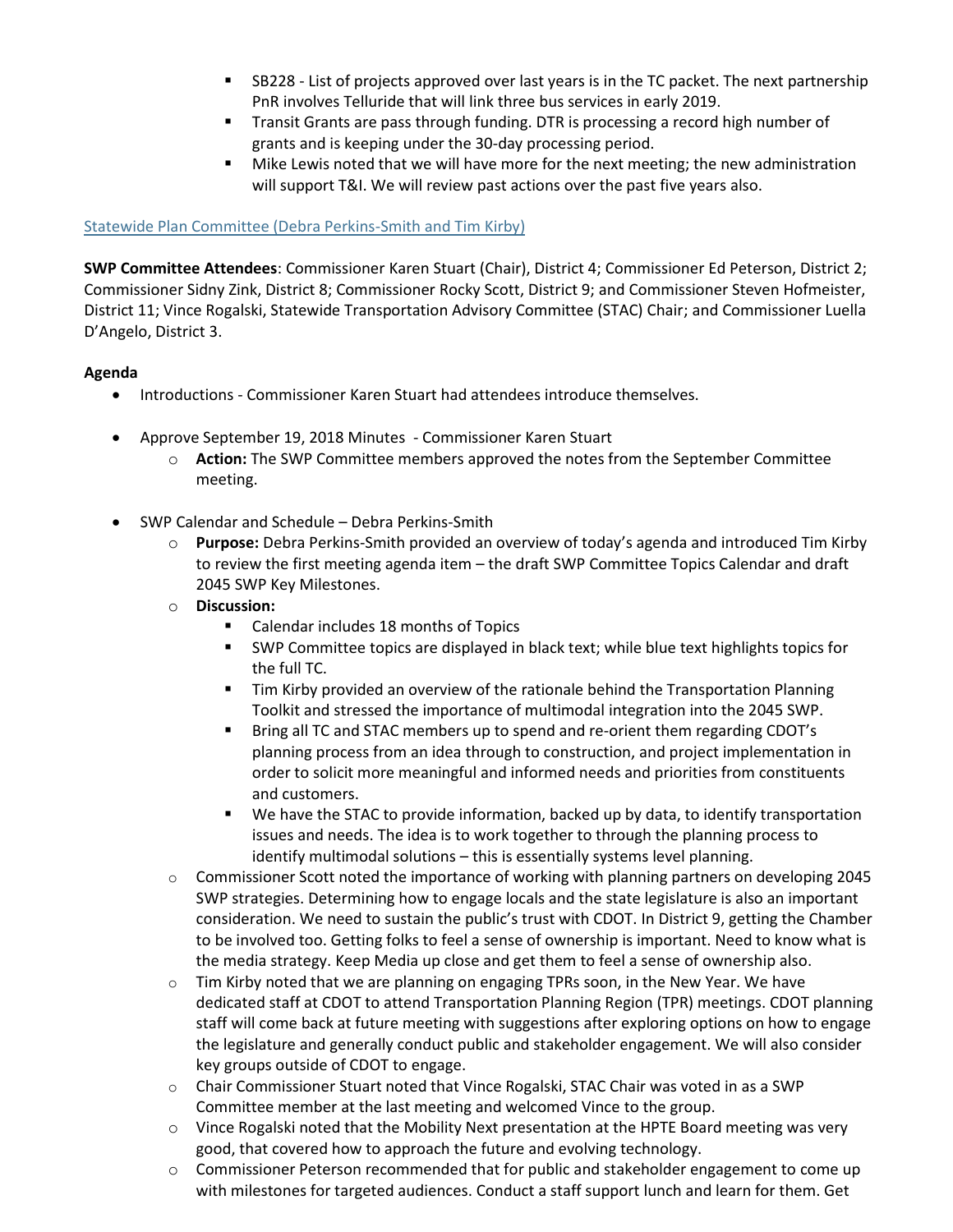folks excited and obtain buy-in that is good too. Do engagement around the state not just at HQ. Speak to transparency in the planning process. Do something dramatically different to expand constituency and outreach.

- $\circ$  Mike Lewis recommended in terms of how to engage the legislature to take this up with Herman Stockinger, CDOT Deputy Executive Director.
- $\circ$  Commissioner Thiebaut was intrigued by HPTE Board and TC joint meeting earlier today taking a future look and working together. Scooters are one new mode in the mix. Need to determine how integrate people with different ideas in technology. Cost to CDOT and HPTE was \$100,000. Amy Ford to outline at the next technology Committee meeting in more detail. The idea is to colocate facilities with HPTE. The cost will be \$100,000, for public entities engaged and \$200,000 for private entities. The purpose is for groups to be part of brainstorming effort for the first year. Will evaluate in the SWP too per Debra Perkins-Smith.
- SWP Formula Programs and Program Distribution Process Debra Perkins-Smith
	- o **Purpose:** to summarize and inform the Transportation Commission of the Program Distribution process with an emphasis on Statewide Plan Formula Programs.
	- o **Action:** None. Information only. Staff and STAC Statewide Plan Formula Programs recommendations will be provided in January 2019 to SWP Committee
	- o **Discussion:**
		- Generally before we start development of the SWP we conduct the SWP formula program and program distribution process so we begin with information about how specific formula programs are distributed among Metropolitan Planning Organizations (MPOs), and the CDOT five Engineering Regions.
		- Program distribution a hard copy handout of an excel spreadsheet for 25 years out to 2045 was distributed to attendees. These numbers are for planning purposes only. The Annual Budget is a different tool and process. The last 2040 SWP identified \$1 billion annual gap of funds. It provides the basis for identifying the revenue gap. Revenue projection will be updated based on legislative changes.
		- Formula programs will be discussed over the next two meetings. Formula Programs and Program Distribution is critical for MPOs to have in order to do their long-range transportation plans.
		- Commissioner Scott noted that CDOT is in flux right now, and asked how we can be sure of our projections.
		- **•** Debra Perkins-Smith responded that instead of one projection we have three projections – high- medium and low. Provides a range to consider to provide flexibility. We update the SWP every five years, so the numbers don't get too stale.
		- In Next two meetings we will cover five formula programs– and the Regional Priority Program (RPP) too.
		- In total: Surface Transportation Program (STP)-Metro, Transportation Alternatives Program (TAP), Metro-Planning, Congestion Mitigation Air Quality (CMAQ), RPP and Faster Safety.
		- How does this money get distributed among CDOT Regions and MPOs we talk in January about this. STAC has provided their input for five areas. CDOT Staff working through, and will come back to SWP Committee on this. Lots of RPP discussion – for next month we anticipate this.
		- The benefit of these meetings is that we can have longer discussion here vs. during the regular TC meeting. In March 2019 the TC will asked for full approval on this.
		- Mike Lewis noted that this is a critical piece for TC. The annual budget, and monthly budget changes are influenced by this too. This information also ties into to daily business practices.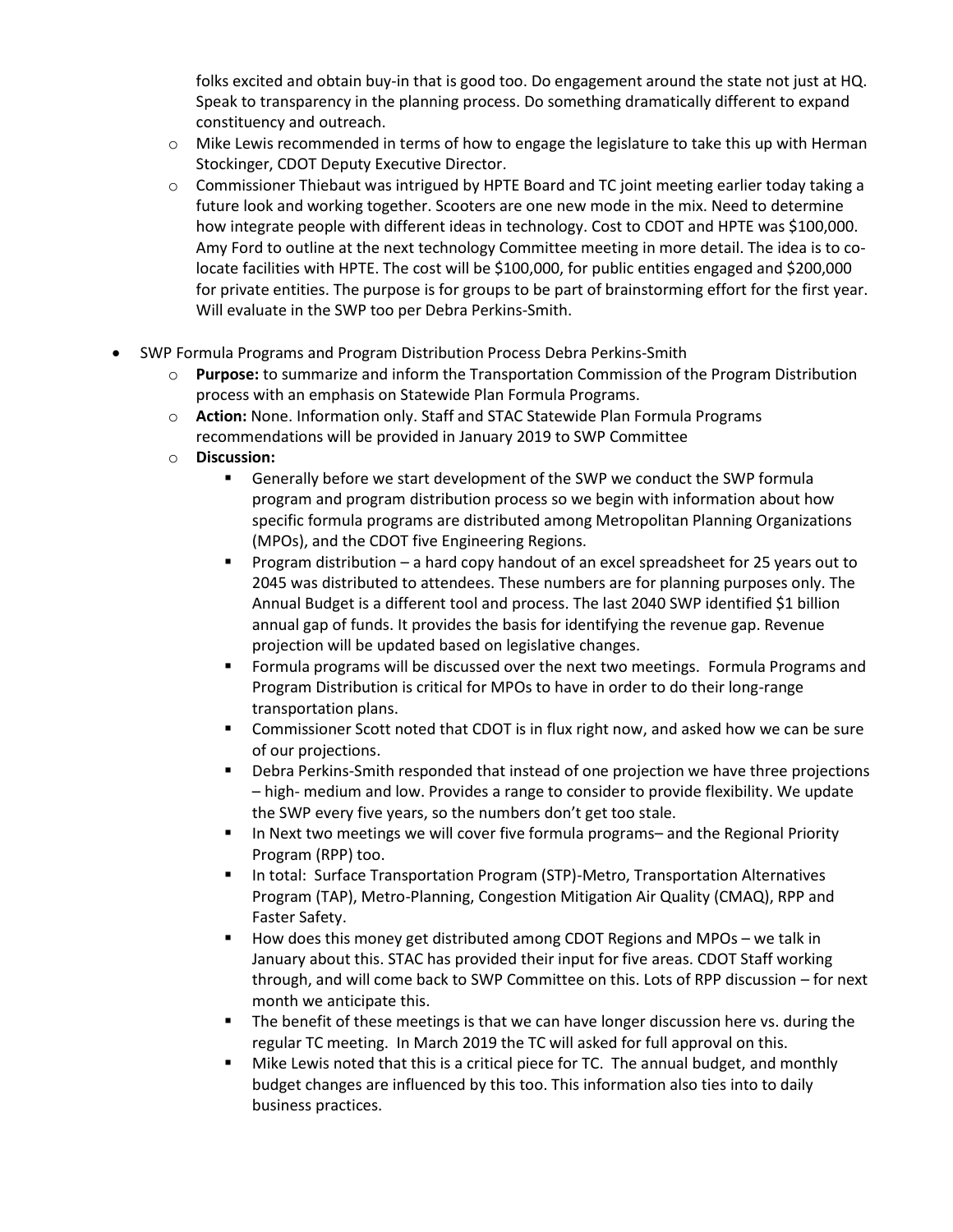- PD 14 Re-envisioning Debra Perkins-Smith
	- o **Purpose:** to provide a brief history of Policy Directive (PD) 14.0 "Policy Guiding Statewide Plan Development", how its purpose and intent has evolved over the years, and staff's recommendations on proposed areas of change.
	- o **Action:** Obtain the SWP Committee's concurrence that staff should work on changing PD 14.0 in several areas, develop new format, and bring draft changes and revised format to the SWP Committee in October 2019.
	- o **Discussion:**
		- A history Lesson of Policy Directive 14 over the years was provided based on various Transportation Authorization bills.
		- **PD 14 started out as a guide to the Statewide Planning Process and the SWP.**
		- **PD 14 guided investment policy as early as in 2008.**
		- **Performance Measures were added to PD 14 in 2015.**
		- Now Planning Rules guide planning activities, 2 Colorado Code of Regulations (CCR) 601- 21 (formerly 2 CCR 604-2).
		- Staff is recommending major changes based on PD 14 evolution and Planning Rules guiding planning.
		- We will come back in late 2019 on this. Today we are providing you a heads up that this is coming, and will obtain an initial blessing from the SWP Committee now to move forward.
		- Mike Lewis mentioned that this is where we capture all possibilities, HPTE, Transit, etc.
		- Commissioner Stuart noted the heavy agendas for the SWP Committee.
		- Committee members were recognized and thanked for their commitment.
		- **EXECOMMISSIONER COMMISSIONER 21 IN EXECUTE A** commissioner Zink requested an appointment with Deb to discuss this further.
		- Vince Rogalski noted that the 2045 SWP will be adopted 2020 that is next year and not too far away.
		- Commissioner Stuart remembered being at DRCOG for 2020 SWP.
- Next Steps
	- o Next meeting will be January 16, 2019
	- o Meeting agenda items proposed are:
		- Staff's Recommendation on SWP Formula Program Distribution
		- Overview of Public Involvement Techniques and Opportunities
		- **Approach to Data Analysis in SWP**
		- **Overview of the People's Plan Concept**

# **Transportation Commission Regular Meeting Thursday, November 15, 2018, 9:30 am – 11:30 am**

#### **Call to Order, Roll Call:** All Commissioners were present.

#### **Comments of Individual Commissioners**

- Almost all the Commissioners spoke of their disappointment in the failure of Proposition 110 that would have raised more money for transportation through a sales tax increase.
- Commissioner Zink said she attended a budget hearing in La Plata County that six people attended to support Proposition 110. She said local governments generally supported the proposition, and even passed resolutions in favor of it, but it still failed.
- Commissioner D'Angelo said she attended a Facebook Live town hall with Mike Lewis. She said she appreciated that CDOT is always seeking new ways to communicate with the public. She also announced that the November Transportation Commission (TC) meeting would be her last because she will resign due to taking a new, time-consuming position at Centura Health two months ago. She added that it has been an honor and a privilege to serve on the TC, and said she will continue to be "a proud and loud"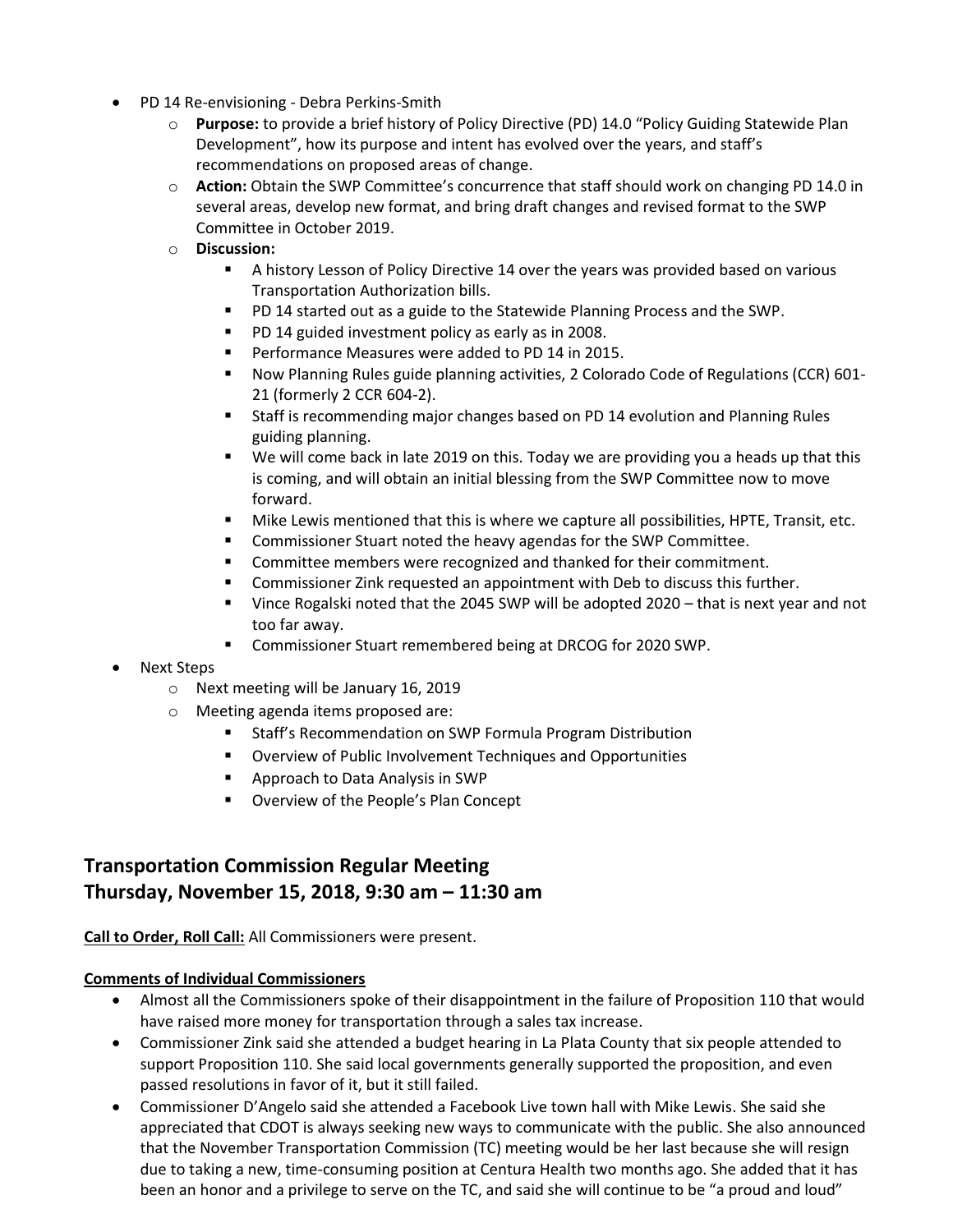supporter of transportation and CDOT. She thanked all Commissioners for being so welcoming, in particular Kathy Hall. The people in District 3 (comprising Douglas and Arapahoe counties) that she represents know they need to provide matching money for highway projects.

- All the Commissioners wished Commissioner D'Angelo well in her future endeavors, and thanked her for her insights during her brief tenure.
- Commissioner Scott said he attended a meeting of the I-25 Gap Steering Committee last Friday, and complimented the first-class project team.
- Commissioner Gilliland thanked Andy Karsian of the Office of Policy & Government Relations for his work summarizing results of the election. She added that she is excited to see what the new gubernatorial administration under Governor-elect Jared Polis will do.
- Commissioner Hall said that Scenic Byways now has a link on the Colorado Tourism Office website, which is another way for Colorado to encourage tourism in sparsely populated areas.
- Commissioner Thiebaut said that he and Commissioner D'Angelo have two things in common: they are both Colorado natives, and they both graduated from the University of New Mexico. He recently attended the grand opening for the Joint Communications Center in Pueblo, which is the first joint communications facility in Colorado. Although Proposition 110 failed, it gives the TC an opportunity to continue to exhibit positive energy about transportation.

# **Executive Director's Report (Michael P. Lewis)**

- Mike thanked the TC for its help with Proposition 110 in participating in meetings around the state. One attendant at one meeting had some useful comments about the presentation, which should help CDOT hone its message for the next time.
- CDOT HQ/R1 had a Veterans Day celebration on Friday. He noted that CDOT has more than 430 veterans among its employees, a higher percentage than in the general population. The event was an opportunity to thank all veterans for their past service. The observance featured speeches by Mike Willis, who headed the multi-agency team called to assist CDOT with its cyber security issue earlier this year, and Ryan Rice, director of CDOT Mobility Operations.

# **Chief Engineer's Report (Josh Laipply)**

- Five people died in traffic fatalities on Central I-70 during the snowstorm that occurred over Veterans Day weekend. Josh said he received a call about the crashes at 7 a.m. that Sunday, and shortly thereafter called Kiewit Meridiam Partners LLC to have access points to I-70 shut down and traffic diverted off I-70. This was the partnership's first serious experience operating Central 70. Kiewit Meridiam is responsible for design, construction, financing, operation, and maintenance on Central 70. The crashes had nothing to do with the construction project, but with traveling conditions.
- About the election, Josh commented that in a meeting of the CDOT executive management team on Wednesday, the group spent 5 minutes on failure of Proposition 110, and 25 minutes on what has improved at CDOT and what CDOT is doing now.

# **High Performance Transportation Enterprise (HPTE) Report (David Spector)**

- The HPTE board swore in its newest member on Wednesday to replace Thad Noll, Margaret Bowes to represent the I-70 mountain corridor through fall 2019.
- AASHTO has invited CDOT to speak at a peer exchange about innovative financing.
- David said he and others also spent a week learning from the United Kingdom's experience with innovative financing. The UK has 30 years of experience with infrastructure projects financed and built in innovative ways.
- Gov. John Hickenlooper received the 2018 Infrastructure Leader of the Year Award at the annual North American Infrastructure Leadership Forum last month. The organization cited him for his leadership as governor in the US 36 Express Lanes Project, the I-25 North Express Lanes Project, and the Central 70 Express Lanes Project.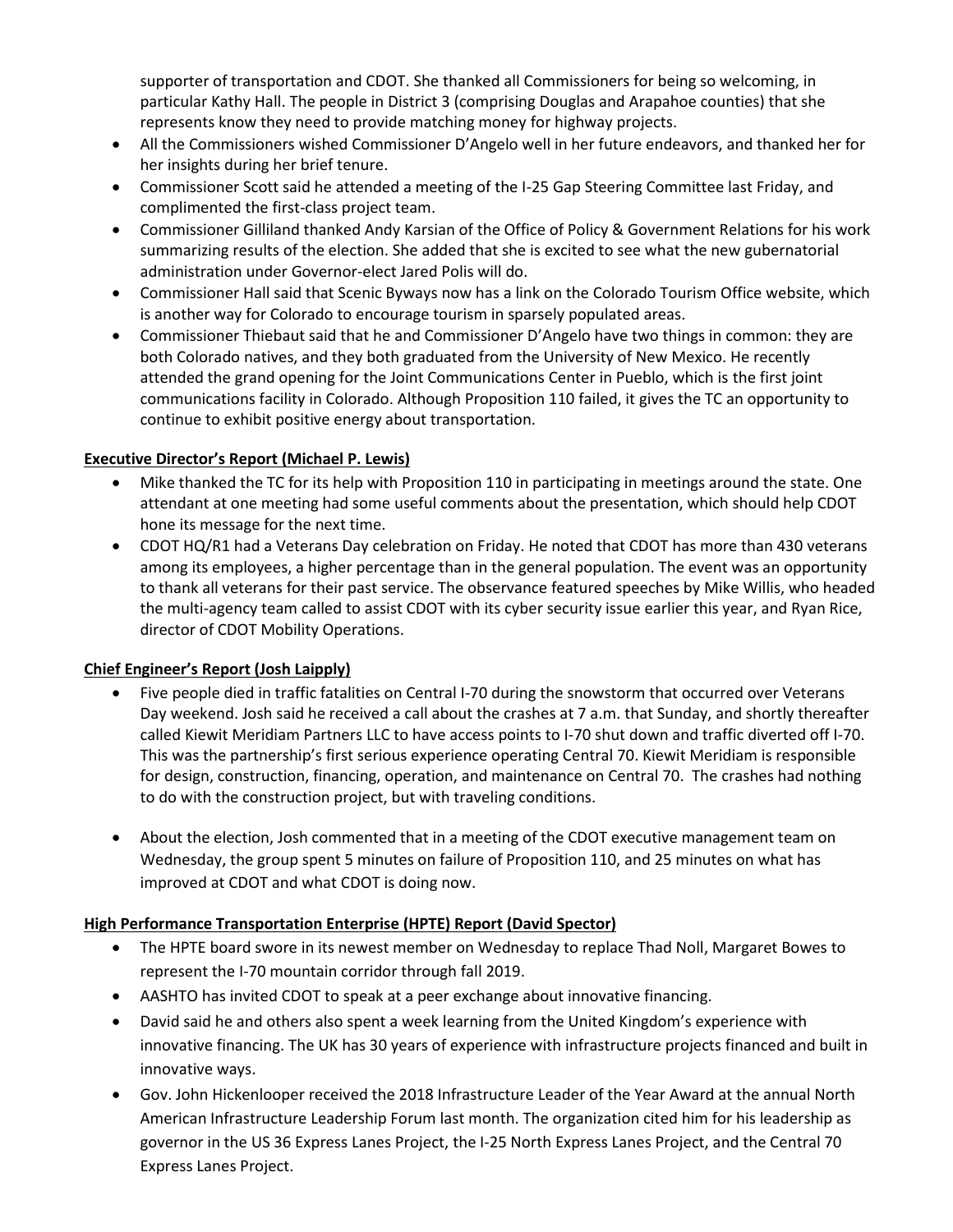# **FHWA Colorado Division Administrator's Report (John Cater, Division Administrator)**

- John Cater said he also attended the ribbon cutting for the Joint Operations Communications Center in Pueblo. Part of Traffic Incident Management System (TIMS) partnership.
- John praised CDOT and the Colorado State Patrol for signing a memorandum of understanding about the handling of traffic emergencies as part of the TIMS.
- At FHWA's Everyday Counts meeting about innovation, in Portland, OR, John Cater accepted an award on behalf of CDOT for CDOT's exemplary work with local agencies.
- Randy Jensen, former Region 1 regional transportation director, R1 RTD (former), received an award for engineering.

# **STAC Report (STAC Chair, Vince Rogalski)**

- The STAC is almost finished with discussions about program distribution. The lone hang-up is Regional Priority Program (RPP) formula funding. The reason it is an issue is the RPP formula is often the starting point for discussions about the distribution of other funds.
- Three STAC members will serve on the SB 1 Multimodal Options Fund committee to recommend distribution of the local portion (85% of the total) among transit, bike and pedestrian. Two of the STAC members will represent urban and rural areas, and the other is a STAC member representing biking and walking interests.
- He thanked Jeff Sudmeier for revising a presentation on the budget to represent all revenues CDOT receives.
- The STAC last month also heard presentations on:
	- $\circ$  Mobility Choice Blueprint Update The STAC was appreciative of all that is going on in the study on possible technology-leveraged investments to improve mobility in the Denver metro area. (The study is a joint project among RTD, CDOT, DRCOG, and the Denver Metro Chamber.) Vince said CDOT's RoadX was a catalyst for getting the study going on different types of mobility.
	- $\circ$  Managed Lanes Policy Directive The MPOs had not had a chance to review the policy, so Mike Lewis decided to extend the comment period.
- The STAC will have its combined November-December meeting on Dec. 7.

# **Act on Consent Agenda – Approved the Consent Agenda items unanimously on November 15, 2018.**

- Resolution to Approve the Regular Meeting Minutes of October 18, 2018 (Herman Stockinger)
- Repeal of Policy Directive 1230.0 (Hours of Work and Overtime Compensation)(Susan Rafferty)
- Repeal Policy Directive 1200.0 (General Personnel Administration) (Susan Rafferty)
- Adopt updated Policy Directive 605.0 (Comprehensive Accessibility for Persons with Disabilities) (Josh Laipply)
- Adopt updated PD 1902.0 (CDOT Water Quality Compliance (Debra Perkins-Smith)
- Transit Asset Management Plan (David Krutsinger)
- Disposal: SH 40 & Heritage Road (Parcels RW-3-A-EX & RW-1-EX) (Paul Jesaitis)
- Disposal/Exchange: US 160 & US 160B (Parcels AC-20A & AC-22A) (Mike McVaugh)
- Disposal: I-25 & Evans Ave. (Parcel 14B Rev.1) (Paul Jesaitis)
- Devolution: SH 82A MP 0.089 to MP 0.176 (Mike Goolsby)
- Easement Disposal: SH 82 (Parcels PE-5B Rev1, PE-5C Rev1, PE-5E, PE-5L, PE-13EX & PE SH Rev2) (Mike Goolsby)
- Discuss and Act on ROW Acquisition Authorization Requests (Josh Laipply)
- Discuss and Act on ROW Settlement Authorization Requests (Josh Laipply)

# **Discuss and Act on Region 5Condemnation Authorization Requests for November 2018 (Josh Laipply)** – **Approved unanimously on Nov. 15, 2018 for Region 5 projects.**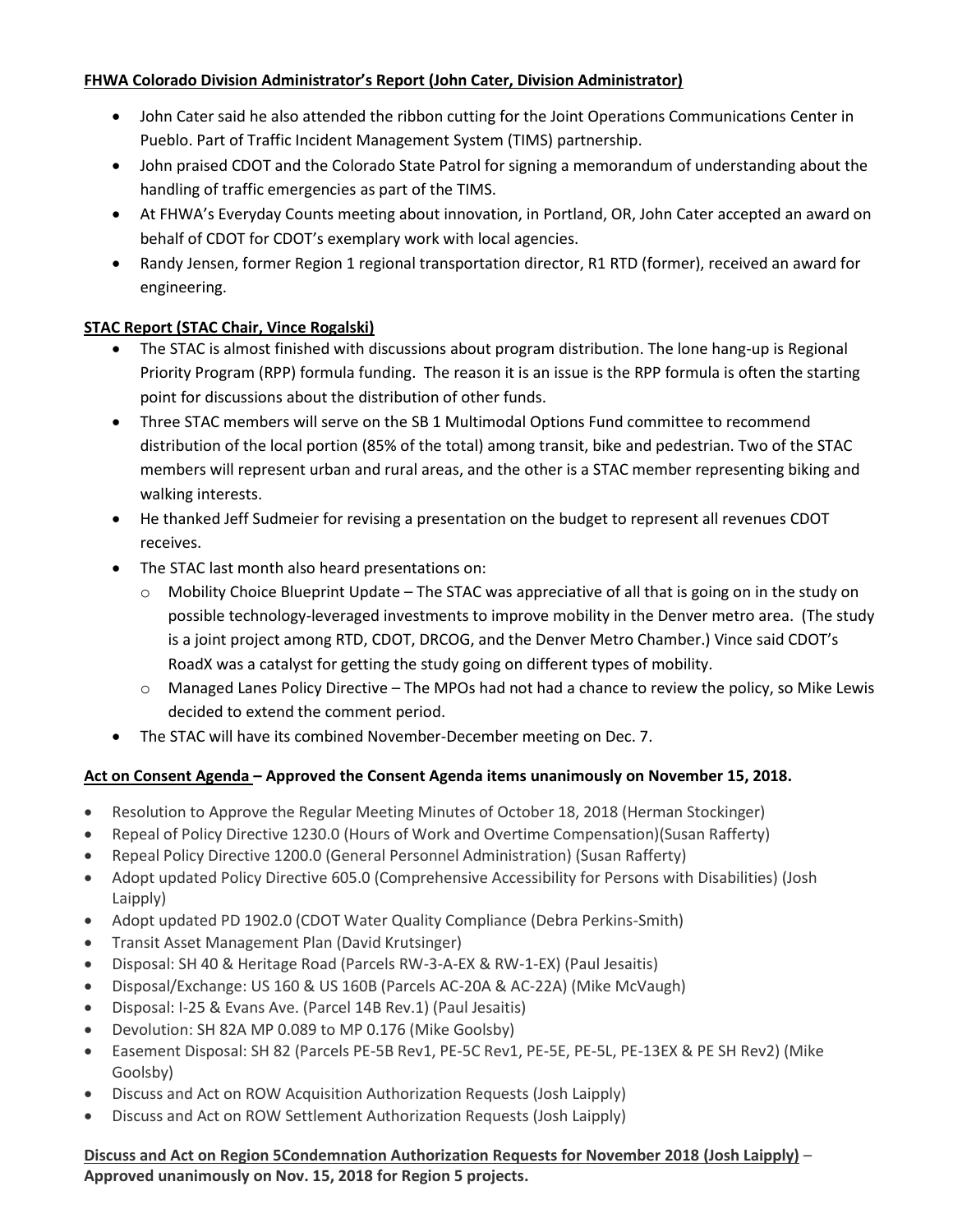# **Discuss and Act on Region 4 Condemnation Authorization Requests for November 2018 (Josh Laipply)** –**Pulled from the Agenda on November 15, 2018.**

# **Region 4 Condemnation Authorization Request Discussion (US 34 & US 36 FLAP Estes Park Couplet)**

- This project is an advance purchase for a US 34 and US 36 couplet in Estes Park. CDOT has drafted responses to counsel's questions, but has not sent the letter yet. The entire project involves three different landowners.
	- o Attorney Steve Nagy for the Whyards, owners of the Minglewood LLC property, spoke on behalf of the Whyards. Mr. Nagy also represents to other property owners along this project that the TC is requesting condemnation authorization for – Culp and Slaydon. These two parties are still in negotiation and are not raising any issues with CDOT at this time.
	- o Steven Nagy requested to see a formal property-by-property (for all three properties) detailing about why CDOT needs each for a bridge project. CDOT engineers have not talked to the landowners recently.
	- o Land owner Paul Whyard, suggested a partial take would be better than a full take. He said CDOT would not need the part of their property on the river that consists of a restaurant/bar that the project is proposing to take, as well as two other buildings.
	- o The last time CDOT communicated with Steve Nagy's clients was in October 2017, when an appraiser inspected the property.
	- o Comments from the TC in a motion were:
		- CDOT does not condemn properties. A judge decides if CDOT has grounds for a condemnation.
		- If there is a perception that there has not been adequate communication, it is in everyone's interest to continue the hearing for another month.
		- CDOT should share all the information the TC received with the landowners, and should answer the questions counsel asked.
		- The motion made involves all three properties that are part of this project.

# [Discuss and Act on 5th Budget Supplement of FY 2019](https://www.codot.gov/about/transportation-commission/documents/2018-agendas-and-supporting-documents/november-2018-1/10-5th-bud-sup.pdf) (Jeff Sudmeier) **– Passed unanimously on November 15, 2018.**

[Discuss and Act on FY2019-2020 Proposed Annual Budget \(Jeff Sudmeier\)](https://www.codot.gov/about/transportation-commission/documents/2018-agendas-and-supporting-documents/november-2018-1/4-budget-workshop.pdf) – **Passed unanimously on November 15, 2018.**

[Discuss and Act on Aviation SIB Loan for Rocky Mountain Metro Airport \(Jeff Sudmeier\)](https://www.codot.gov/about/transportation-commission/documents/2018-agendas-and-supporting-documents/november-2018-1/11-sib-loan.pdf) – **Passed unanimously on November 15, 2018.**

Discuss and Act on [State Infrastructure Bank \(SIB\) Rate Approval](https://www.codot.gov/about/transportation-commission/documents/2018-agendas-and-supporting-documents/november-2018-1/12-sib-rate.pdf) (Jeff Sudmeier) – **Passed unanimously on November 15, 2018.**

Discuss and [Act on Resolution to Approve State Funding Match for FY18 FHWA Competitive Highway Bridge](https://www.codot.gov/about/transportation-commission/documents/2018-agendas-and-supporting-documents/november-2018-1/13-fhwa-bridge-grant.pdf)  [Grant \(Jerad Esquibel\)](https://www.codot.gov/about/transportation-commission/documents/2018-agendas-and-supporting-documents/november-2018-1/13-fhwa-bridge-grant.pdf) – **Passed unanimously on November 15, 2018.**

- Several Commissioners said that in the future, they would like to see how much matching money the TC has agreed to.
- They also commented that they wanted to receive updates on which applications were and were not successful.